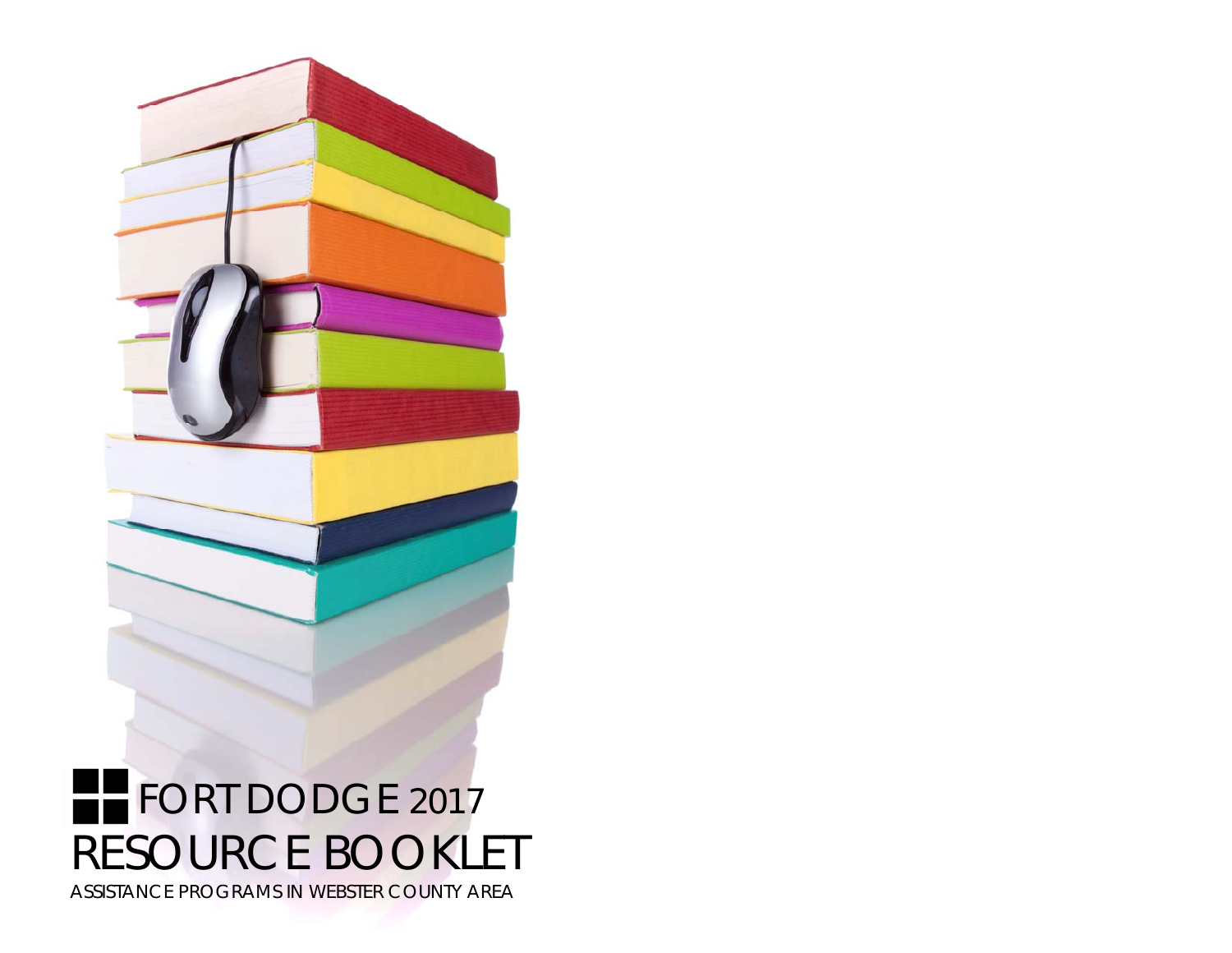This Resource Guide was compiled by the Care Ministry at Prairie Lakes Church as a helpful resource for those seeking assistance for their individual needs. It offers easy access to a listing of agencies, their area of assistance and contact information.

# AREAS OF ASSISTANCE…………. 2

# AGENCY SUMMARIES…………… 4

# AREAS OF ASSISTANCE

#### **Adult Services**

 **2** 

- 0 Community & Family Resources
- $\bullet$ Catholic Social Services
- $\bullet$ Domestic/Sexual Assault Outreach Center (D/SAOC)
- $\bullet$ YWCA Women's Center for Life Empowerment

# **Cash Assistance**

Upper Des Moines Opportunity, Inc. (UDMO)

# **Counseling & Mental Health Services**

For counseling resources to meet your specific concerns, please contact *care@prairielakeschurch.org.*

- $\bullet$ Catholic Social Services
- $\bullet$ Families First
- $\bullet$ Krueger Counseling Center
- $\bullet$ Upper Des Moines Opportunity Inc. (UDMO)

# **Disability Assistance**

- $\bullet$ Friendship Center
- $\bullet$ Lutheran Services in Iowa
- $\bullet$ Lifeworks Community Services
- . Opportunity Village
- $\bullet$ Webster County Community Services

# **Elderly Services**

- Central Place Apartments
- $\bullet$ Deercreek Apartments

# **Family Services**

- $\bullet$ Catholic Social Services
- $\bullet$ Children & Families of Iowa
- $\bullet$ Domestic/Sexual Assault Outreach Center (D/SAOC)
- . Family Foundations
- lowa Department of Human Services
- $\bullet$ Iowa Women, Infants & Children Program (WIC)
- $\bullet$ Lutheran Services Iowa
- $\bullet$ Strengthening Families Program: For Parents and Youth 10-14
- $\bullet$ Upper Des Moines Opportunity Inc. (UDMO)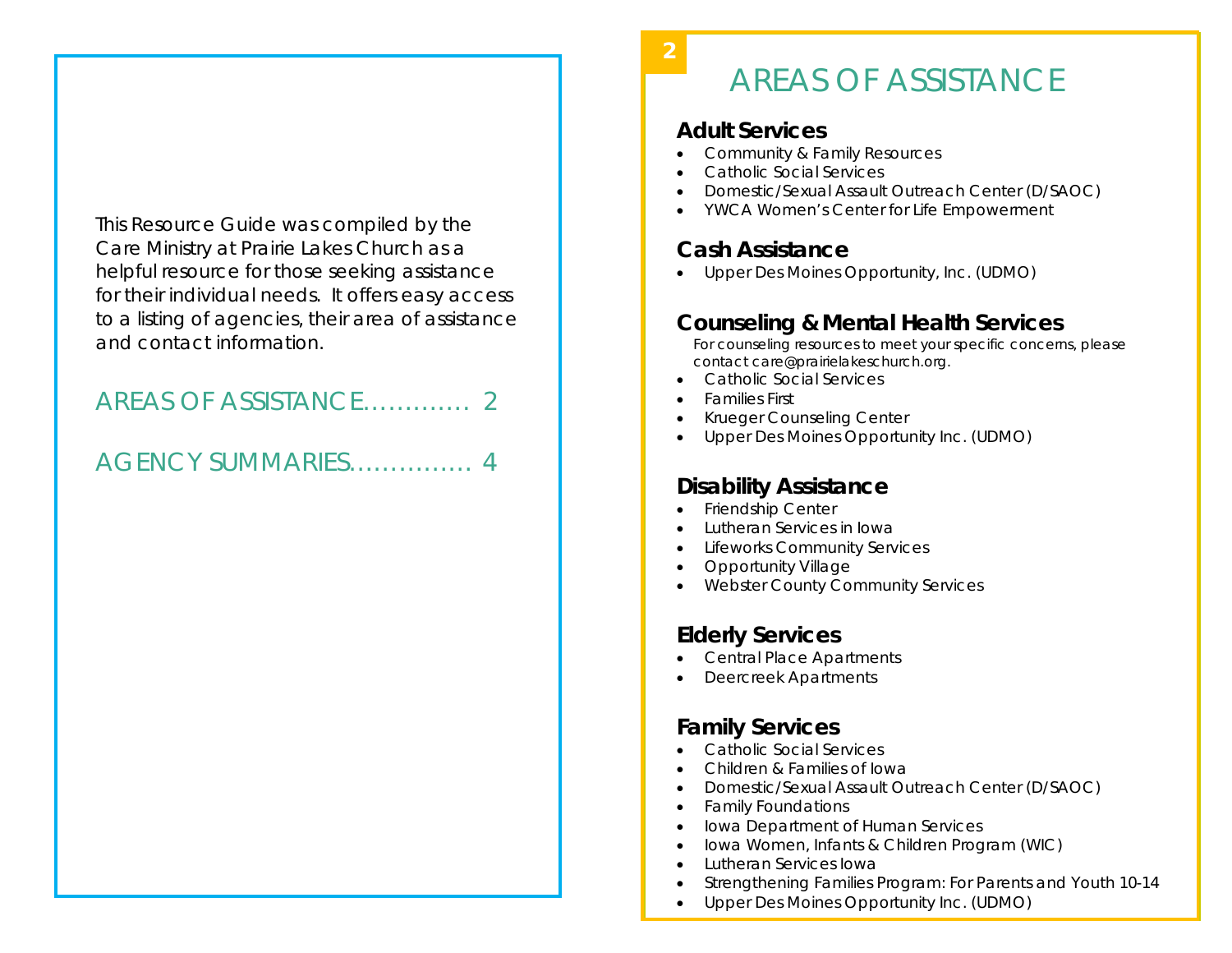#### **Financial**

• Iowa Legal Aid

#### **Food Assistance**

- Family Nutrition Program (Iowa State University Extension and Outreach—Webster County)
- $\bullet$ Iowa Department of Human Services
- $\bullet$ Salvation Army
- $\bullet$ Lord's Cupboard

#### **Health Care Services**

Community Health Center of Fort Dodge

# **Housing Assistance**

- $\bullet$ Beacon of Hope Men's Shelter
- $\bullet$ Bridging the Gap
- $\bullet$ Fort Dodge Housing Agency
- $\bullet$ Iowa Legal Aid
- $\bullet$ Mid Iowa Regional Housing Authority (MIRHA)
- $\bullet$ Town Square Apartments
- $\bullet$ Wahkonsa Apartments
- $\bullet$ Webster County Community Services
- $\bullet$ Webster County Habitat for Humanity & Restore
- $\bullet$ Westridge Townhomes
- $\bullet$ Youth Shelter Care of North Central Iowa, Inc.
- $\bullet$ YWCA Women's Center for Life Empowerment
- $\bullet$ Upper Des Moines Opp. (UDMO)

#### **Job Assistance**

- $\bullet$ Experience Works
- $\bullet$ Greater Fort Dodge Growth Alliance
- $\bullet$ Iowa Vocational Rehabilitation Services
- $\bullet$ PACE ICCC

#### **Rehabilitation Services**

- $\bullet$ Community & Family Resources
- $\bullet$ Rabiner Treatment Center
- $\bullet$ YWCA Women's Center for Life Empowerment
- $\bullet$ Uper Des Moines Opportunity Inc. (UDMO)

**4** 

 **3** 

# AGENCY SUMMARIES

## **Beacon of Hope Men's Shelter**

1021 1st Ave N Fort Dodge, IA 515.955.3366 A Christ-centered faith-based ministry working cooperatively with the community to eliminate homelessness.

# **Bridging the Gap**

24 N 9th St Ste B Fort Dodge, IA 515.573.3170 Provides household items, furniture, beds, etc. to low-income families. Delivery provided; referral necessary.

# **Catholic Social Services**

1200 3rd Ave NW, Ste 1 Fort Dodge, IA 515.576.4156 Offers marriage counseling, sexual and physical abuse therapy, play therapy, family therapy, child/parent therapy, mediation, premarital counseling, pregnancy counseling and adoption. Catholic Social Services works with people from all faiths.

# **Central Place Apartments**

629 Central Ave Fort Dodge, IA 515.573.2120 Senior apartments for ages 55 and over. Income guidelines apply, and HUD vouchers accepted. Apartments are secure with an elevator and were completely renovated in 2004. Located next to the senior citizens center.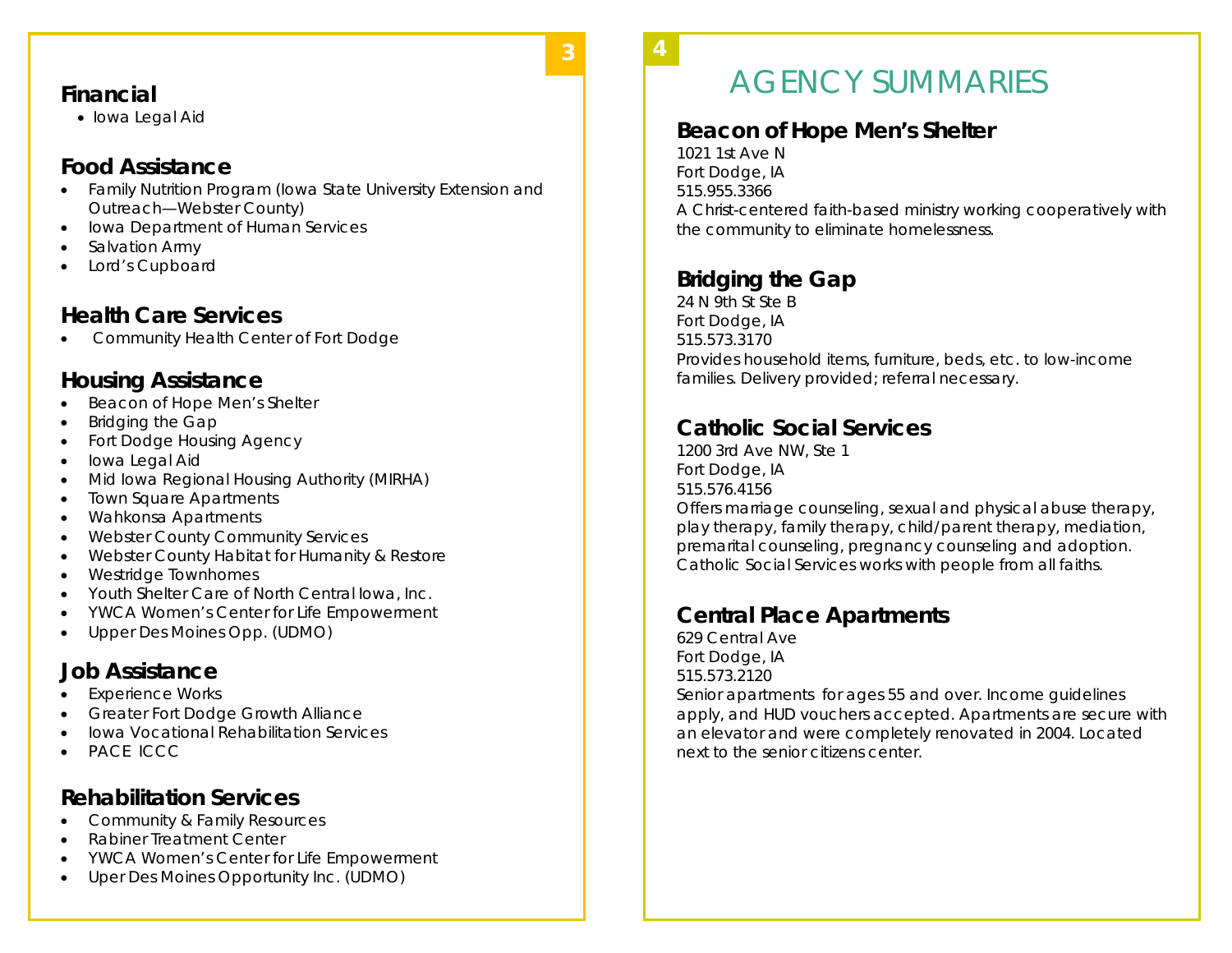# **Children & Families of Iowa (CFI)**

111 Ave O W Fort Dodge, IA 515.573.2193

Provides individual and family counseling services, behavioral health intervention services, child psychiatric services, crisis childcare, crisis intervention, youth employment program, 24/7 Dads, domestic and international adoption services, pediatric integrated health homes case management, Girls Circle and Boys Council adolescent groups and Community Partnerships for the Protection of Children coordination.

# **Community & Family Resources**

726 S 17th St Fort Dodge, IA 515.576.7261 Community and Family Resources is dedicated to proactively assisting individuals, families and communities to achieve healthy behavior and lifestyles through advocacy, prevention and treatment of substance abuse, problem gambling and mental illness.

# **Community Health Center of Fort Dodge**

126 N 10th Street Fort Dodge, IA Medical Clinic: 515.576.6500 Dental Clinic: 515.571.8667 Provides comprehensive primary health care to medically underserved populations regardless of ability to pay. Offering programs and services in the areas of men's, women's and children's health, dental and other medical services.

#### **Deercreek Apartments**

700 S 17th St Fort Dodge, IA 515.573.7751 Apartments for elderly residents

#### **Domestic/Sexual Assault Outreach Center**

PO Box 773 Fort Dodge, IA Toll Free Hotline: 888.356.2006 Office Line: 515.955.2273 Domestic/Sexual Assault Outreach Center offers a variety of free and confidential services including residential, counseling, medical advocacy, transportation, food and clothing, information, education and referrals, safety planning, crisis intervention, court advocacy, laundry, case management and personal hygiene supplies.

#### **Experience Works**

Three Triton Circle Fort Dodge, IA 515.576.3131 x224 A senior citizen employment program

#### **Families First**

5 N. 27th St Fort Dodge, IA 888.316.3025

The trained and compassionate counselors at Families First have the experience to work with children to help explore feelings, put words to the feelings and then work through the problem in a more positive way.

#### **Family Foundations (Webster County Health Department)**

723 1st Ave S Fort Dodge, IA 515.573.4107 Provides public health programs and home health services. Offers guidance to parents of small children on appropriate care, nutrition and milestones. Suggests resources available to needy families.

**6** 

**5**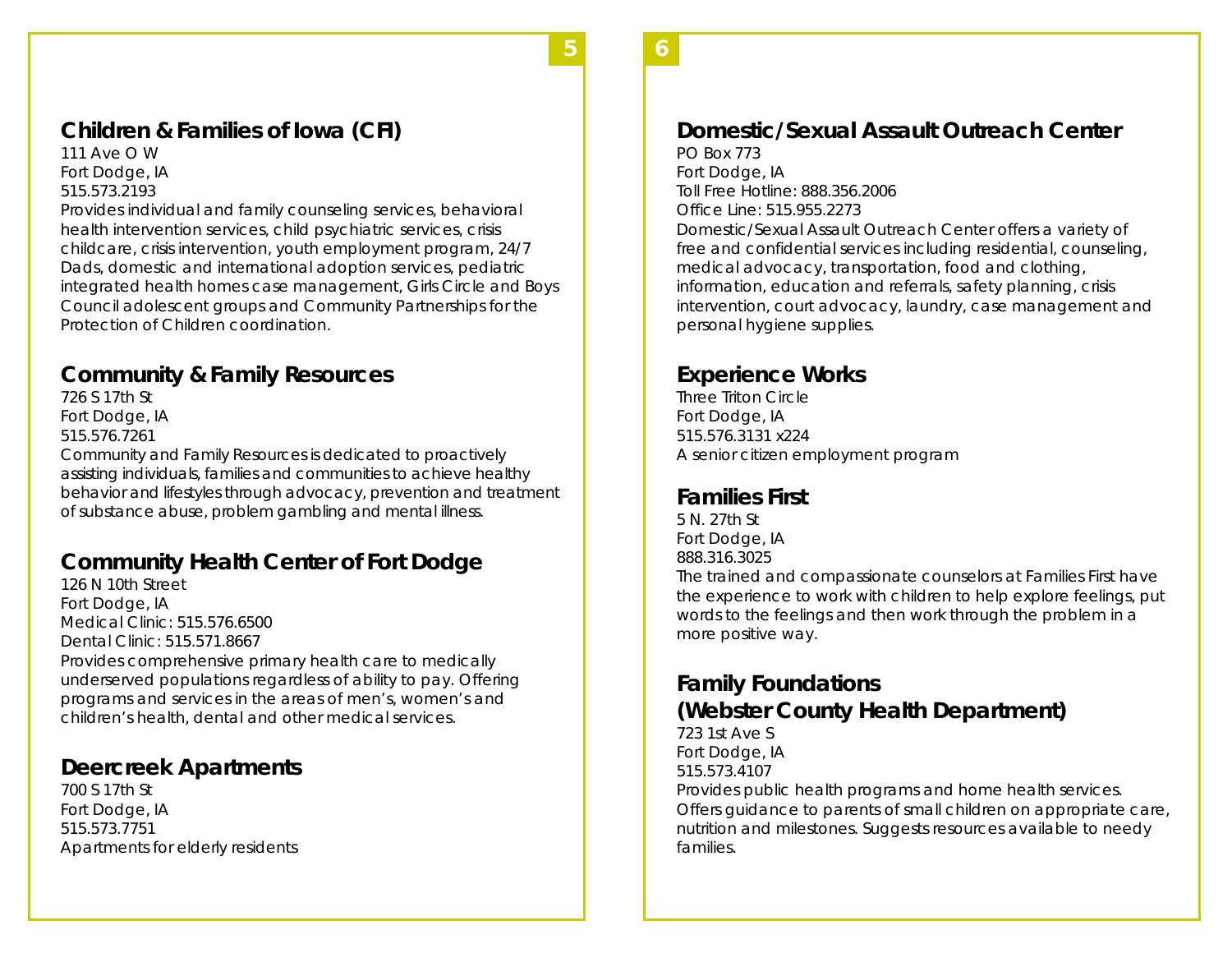#### **Family Nutrition Program (Iowa State University Extension and Outreach—Webster County)**

217 25th St Ste C12 Fort Dodge, IA 515.576.2119 Food budgeting and low-cost meal education for families with children ages 10 and under.

#### **Fort Dodge Housing Agency**

700 S 17th St Fort Dodge, IA 515.573.7751 Low-income rental assistance program (section 8, HUD housing).

#### **Friendship Center**

723 1st Ave S Fort Dodge, IA 515.573.4687 Socialization, recreation and education for people with mental illness.

# **Greater Fort Dodge Growth Alliance**

24 N 9th St Fort Dodge, IA 515.955.5500 Resources include career opportunities, job training, economic development, business opportunities and more.

# **Webster County Habitat for Humanity & Restore**

118 N 12th St Fort Dodge, IA 515.576.4316 Retail store for gently used or repurposed household remodeling items.

**7** 

#### **Iowa Department of Human Services**

330 1st Avenue N Fort Dodge, IA 515.955.6353 Provides a variety of health, food and counseling services.

# **Iowa Legal Aid**

308 Central Ave Fort Dodge, IA 800.532.1275 Legal assistance in landlord/tenant, section 8, foreclosure and real estate contract issues. Available the first Thursday of each month.

# **Iowa Vocational Rehabilitation Services**

Two Triton Circle Fort Dodge, IA 515.573.8175 Individual career counseling, academic and vocational training, job placement, assistive technology. To be eligible, one must have a condition that causes barriers in employment.

# **Iowa Women, Infants & Children Program (WIC)**

723 1st Ave S Fort Dodge, IA 515.573.4107

A supplemental nutrition program for babies, children under the age of five, pregnant women, breastfeeding women and women who have had a baby in the last six months. WIC helps families by providing healthy foods, nutrition education and referrals to other health care agencies. This service is provided through Webster County Health Department.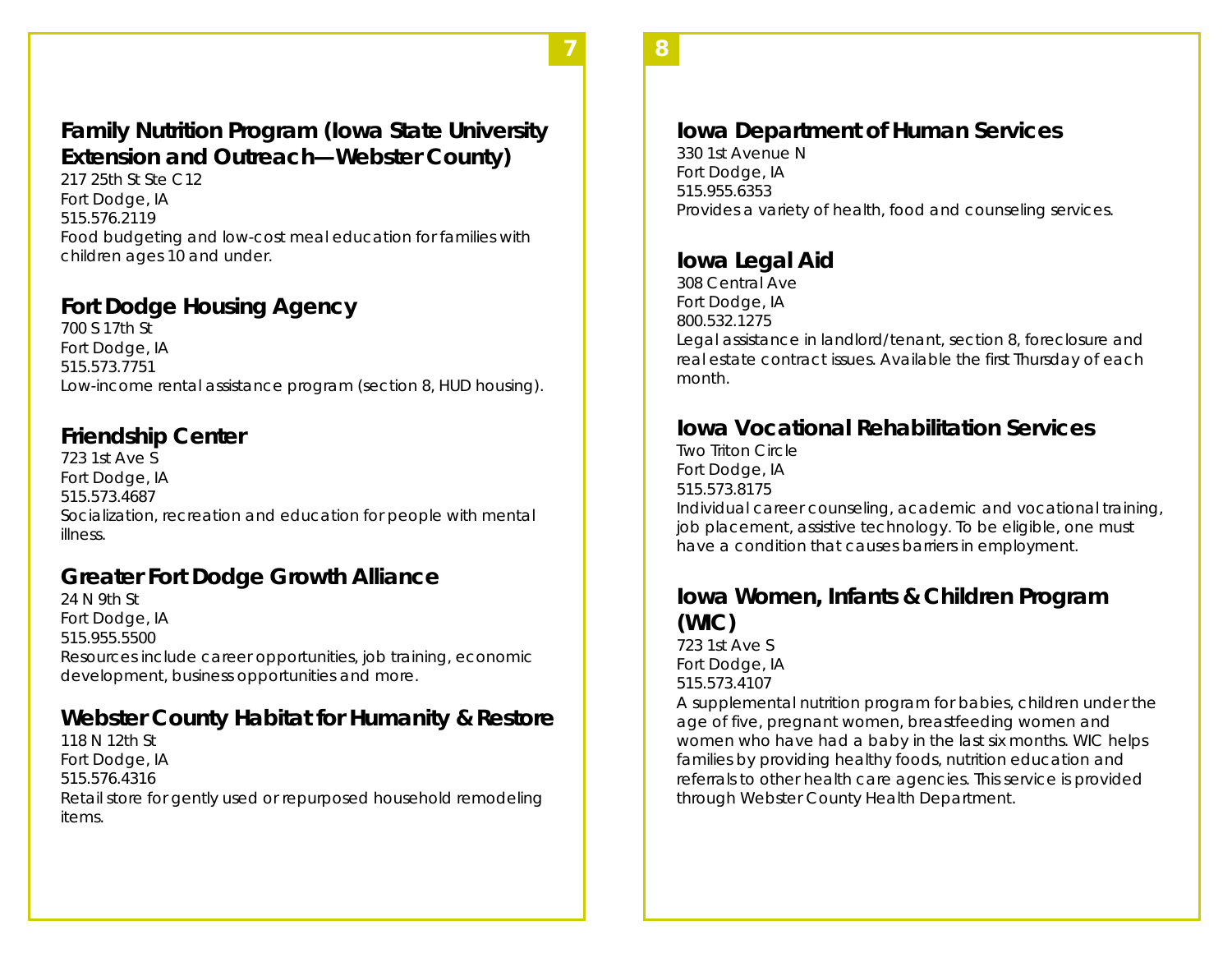**10** 

**9** 

#### **Iowa Workforce Development—IowaWORKS Center**

Three Triton Circle Fort Dodge, IA 515.576.3131 Job information and assistance in finding employment

## **Krueger Counseling Center**

301 Ave M West Fort Dodge, IA 515.955.4834

Outpatient mental health center providing individual, family, conjoint and group counseling, as well as in-home counseling and CRISIS Interventions. Krueger Counseling Center is a subsidiary of Youth Shelter Care of North Central Iowa (YSC). Accepts insurance from Medicaid, Blue Cross, Cigna and Health **Partners** 

# **Lifeworks Community Services**

1303 A St West Fort Dodge, IA 515.576.2126 Vocational, residential and community support services for persons with mental illness, intellectual or other disabilities.

# **Lord's Cupboard**

127 N 10th St Fort Dodge, IA 515.576.7586 Provides emergency assistance and basic household supplies that last one week. Assistance given five times per year. Assistance also available to households that have had a fire or family members of domestic situations with no income eligibility required in these emergency situations.

#### **Lutheran Services in Iowa**

900 Centeral Ave, Ste 21 Fort Dodge, IA 515.955.2199 Provides a variety of services to families, children, youth, families, persons with disabilities and refugees

#### **Mid-Iowa Regional Housing Authority (MIRHA)**

602 3rd Ave N Fort Dodge, IA 515.955.8344 Low-income rental assistance program

# **Opportunity Village**

1470 21st Ave N Fort Dodge, IA 515.573.8243 Provides a variety of services for adults with disabilities

# **PACE-ICCC**

One Triton Circle Fort Dodge, IA 515.576.7201 Works with people who have low skills, income, etc. to develop career/academic plans

#### **Rabiner Treatment Center**

1760 Johnson Ave Fort Dodge, IA 515.576.7388

Rabiner Treatment Center provides a full continuum of services for the youth they serve. Their programming, which includes residential and non-residential care, is geared to meet a wide variety of client needs. Core services include on-campus education; individual, family and group counseling; skill development; vocational training; community volunteerism and community service and restitution.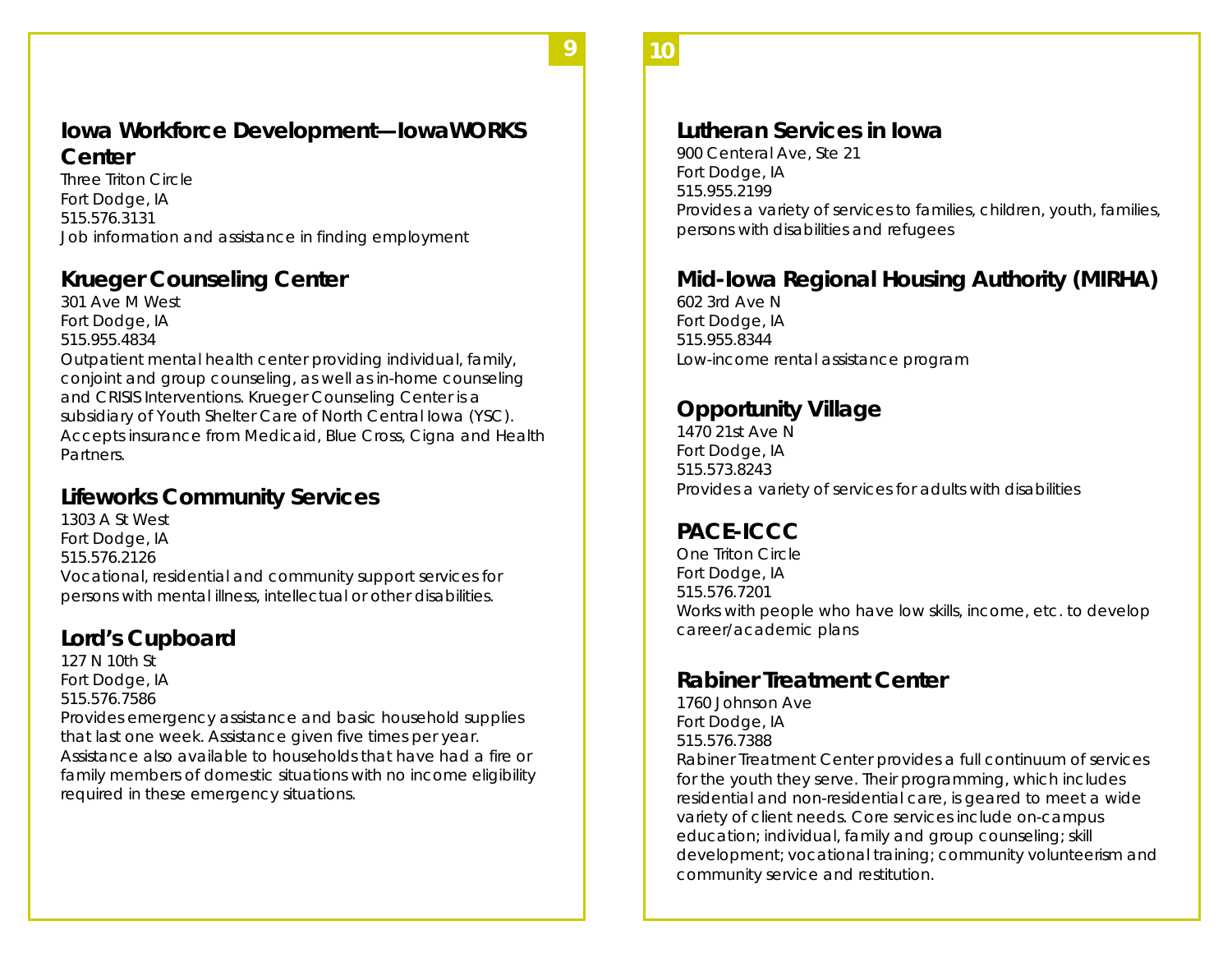#### **Salvation Army**

126 N 7th St Fort Dodge, IA 515.576.1281 Offers food and nutritional programs

# **Strengthening Families Program: For Parents and Youth 10-14 (Iowa State University Extension & Outreach - Webster County)**

**11** 

217 S 25th St, Ste C12 Fort Dodge, IA 515.576.2119

An evidence-based parent, youth and family skills building curriculum proven to delay the onset of adolescent substance use, lower levels of aggression in youth, increase the resistance to peer pressure in youth, reduce youth conduct programs in school and improve parent skills, including building a positive relationship with their youth, setting appropriate limits and following through on consequences while showing love and support for their children. Voluntary enrollment. Fall and winter sessions.

#### **Town Square Apartments**

330 Central Ave Fort Dodge, IA 515.576.6615 Offers one- and two-bedroom units for persons with disabilities and income below the 50% area median income. Some units reserved for those below the 40% area median income.

# **Upper Des Moines Opportunity, Inc. (UDMO)**

900 Central Ave. Ste 11 Fort Dodge, IA 515.576.7774 Family Development and Self-Sufficiency Program and in-home counseling. Also provides utility assistance. Call to make an appointment. Hours Monday-Friday, 8 a.m.-4 p.m.